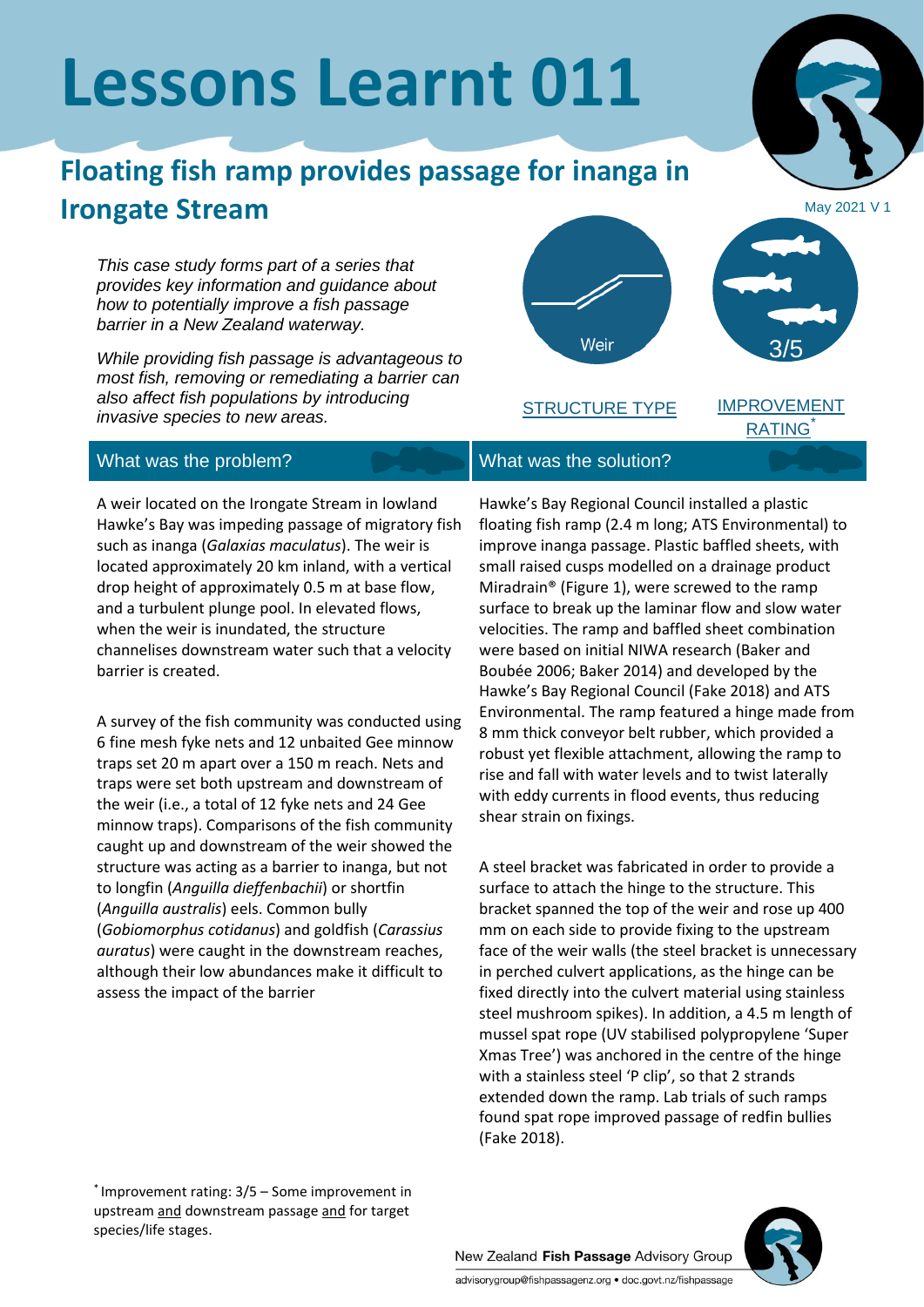

Figure 1: The floating fish ramp (with spat rope) on the Irongate Stream weir

#### Monitoring results

Table 1 summarises the monitoring results pre- and post-remediation. A pre-remediation survey of the fish community in April 2016 revealed a fragmented population of inanga, with 20 individuals caught downstream, but none upstream of the weir. The low catch rates downstream in the pre-remediation survey (relative to later surveys) are thought to be attributed to higher flows, which increased the depth of stream and may have reduced trapping efficiency. It was decided to use inanga response as the proxy for ramp efficacy in this setting, given their relative abundance downstream and general lack of climbing ability.

**Table 1. Species' abundances from the Irongate Stream monitoring, from pre-remediation (before ramp installation, April 2016), post-remediation 1 (after installation of the sunken ramp, November 2016), and post-remediation 2 (after installation of the sealed ramp, April 2019).**

|                 | <b>Pre-remediation 1</b><br><b>April 2016</b> |          | <b>Post-remediation 1</b><br>November 2016 |              | <b>Post-remediation 2</b><br><b>April 2019</b> |          |
|-----------------|-----------------------------------------------|----------|--------------------------------------------|--------------|------------------------------------------------|----------|
| Species         | Downstream                                    | Upstream | Downstream                                 | Upstream     | Downstream                                     | Upstream |
| Inanga          | 20                                            | 0        | 504                                        | $\mathbf 0$  | 1354                                           | 740      |
| Common<br>bully | $\mathbf 1$                                   | 0        | $\mathbf{1}$                               | 1            | 13                                             | 0        |
| Longfin eel     | 17                                            | 10       | 12                                         | 13           | 55                                             | 24       |
| Shortfin eel    | 19                                            | 37       | 14                                         | 15           | 81                                             | 15       |
| Goldfish        | 20                                            | 0        | 5                                          | $\mathbf{0}$ | 17                                             | 0        |

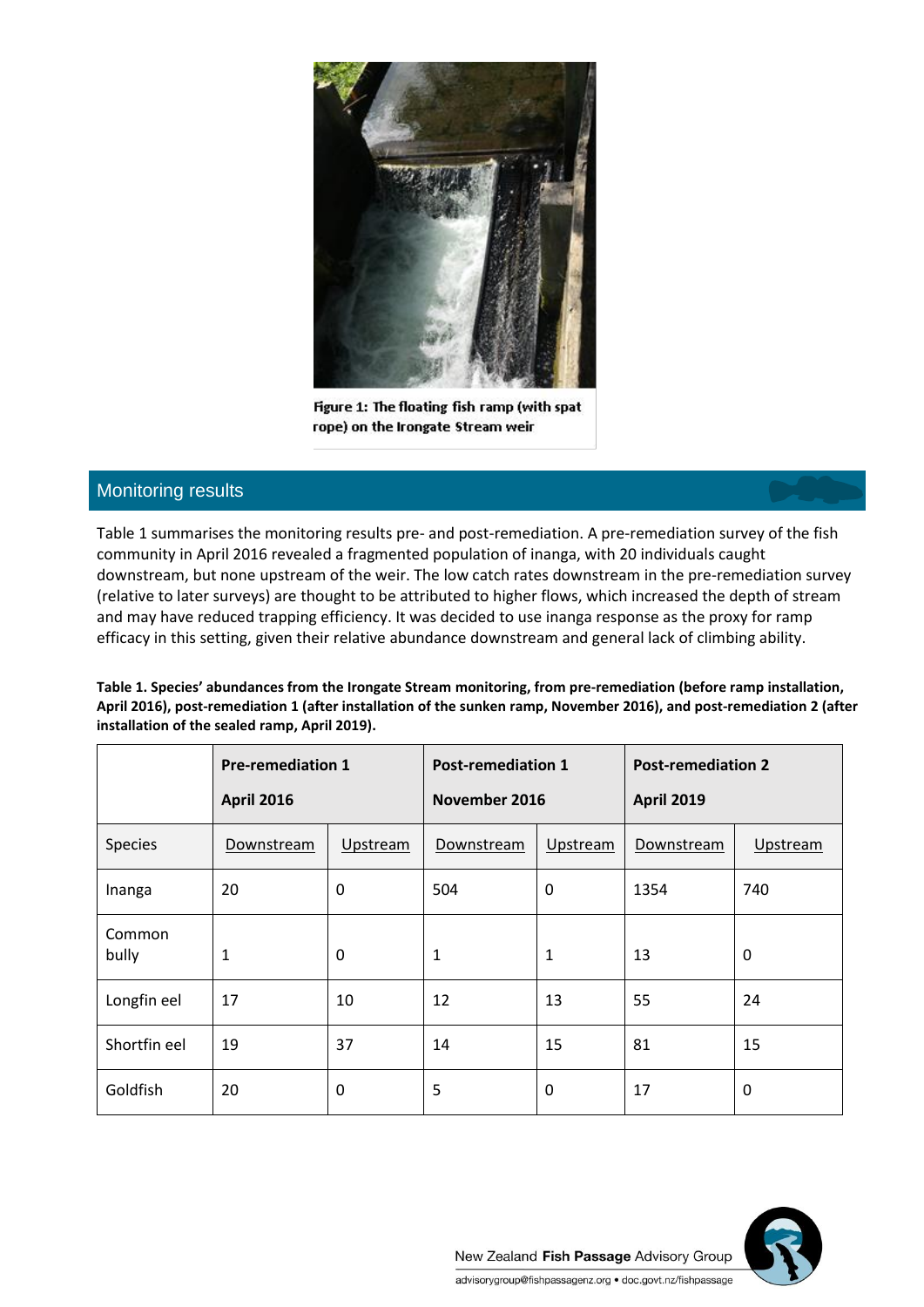The post-remediation survey in November 2016 (post-remediation 1) found 504 inanga downstream, but none upstream. Upon inspection of the ramp, it was revealed that the ramp had sunk and was not providing passage for inanga. Water ingress had caused the ramp to partially sink, resulting in a much shorter, steeper ramp. It was hypothesised that the screw holes from the baffled sheets had leaked.

A new ramp was deployed in January 2019, with the baffled sheets plastic welded to the ramp, resulting in a fully sealed unit. This replacement ramp floated as intended. After installing the fully sealed ramp unit, another survey in April of 2019 (post-remediation 2) found 1354 inanga downstream and 704 upstream of the ramp.

The higher abundances of inanga downstream relative to upstream reaches in the April 2019 survey (Table 1) suggest the ramp may still be acting as a partial barrier, and could be favouring larger inanga with stronger swimming abilities (Figures 2 & 3). Inanga caught in upstream reaches were on average 10 mm longer than in downstream subreaches (Figure 2), and inanga <70 mm were less abundant in upstream reaches relative to downstream reaches (Figure 3).







#### **Figure 2. Size classes of inanga upstream and downstream of the ramp captured in the second post-remediation monitoring, April 2019.**

The abundance of both longfin and shortfin eels varied greatly both between monitoring rounds, and upstream and downstream of the weir. Abundances in the pre-remediation (April 2016) and first postremediation (Nov 2016) monitoring rounds suggest the weir was not acting as a barrier to eels, and overall



New Zealand Fish Passage Advisory Group advisorygroup@fishpassagenz.org · doc.govt.nz/fishpassage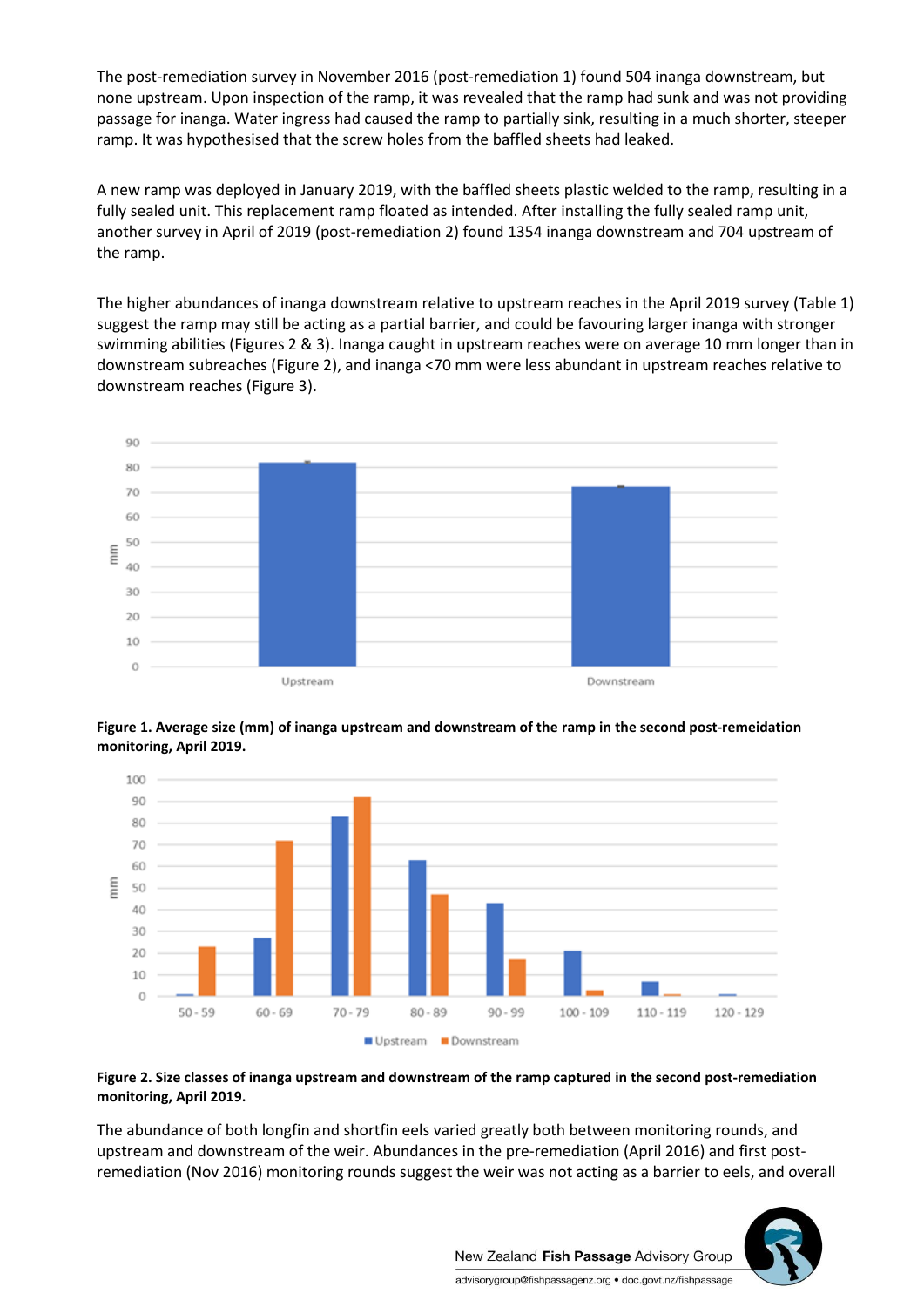abundances for both species were similar between these sampling rounds. In the second post-remediation (April 2019) monitoring round, eels were much more abundant downstream of the weir, but it is unlikley that this is as a result of the ramp installation.

### Did it work?

Post-remediation monitoring showed the sealed ramp had enabled passage for inanga, although the higher abundance and smaller average sizes in the downstream reaches suggest the ramp may still be acting as a partial barrier for smaller fish with reduced swimming ability. Interestingly, in lab trials for these ramps, and at a parallel study site in the Awanui Stream, Hawke's Bay, inanga size did not affect passage success (Fake 2018). In addition, post-remediation monitoring in the Awanui Stream found inanga abundance was similar upstream and downstream. Perhaps the highly aerated and turbulent plunge pool at the Irongate Stream site (Figure 1) posed additional challenges to fish attempting to locate and navigate the barrier. By comparison, the Awanui Stream barrier has a lower perch height and a less turbulent plunge pool.

A single common bully was detected upstream of the ramp in the first (November 2016) post-remediation monitoring, but none were detected in the second monitoring. The overall low abundance of common bully makes it difficult to conclude whether the ramp is assisting the passage of this species. The floating entrance to the ramp in a large plunge pool may favour pelagic species such as inanga, compared with benthic bully species. Although not caught at this site, redfin bullies have been shown to locate and surmount these ramps in a tank setting (Fake 2018). Redfin bullies are capable of climbing wetted margins whereas common bullies must swim past impediments. This highlights the importance in understanding differences in behaviour during passage when considering remediation actions.

Goldfish were found downstream but not upstream of the ramp, however, their overall low abundances make it difficult to conclude if this species is using this ramp, or not.

It is not thought that the weir poses a barrier to elver migrations, as eels were found upstream and downstream of the structure.

#### Lessons learnt

- 1. Inexpensive baffled ramps can mitigate low head / small migration barriers for swimming fish species like inanga.
- 2. A full floating ramp (2.4 m) was installed at this site and improved passage over a perch height of 0.5 m. At their full length of 2.4 m, to target swimming species, floating ramps can be considered for perches up to 0.7 m. If only climbing species are being considered, floating ramps can provide passage at higher perches up to 1.7 m. Ramps can be cut to size in settings where plunge pool dimensions are such that a shorter ramp is needed, however, extra buoyancy may be needed if internal buoyancy is compromised.
- 3. By plastic welding the baffled sheets onto the ramp, and keeping it fully sealed, the ramp remained buoyant and facilitated better passage of inanga. The sealed ramp has now been in place for 2 years and is still buoyant.
- 4. Ensuring buoyancy of the ramp is crucial to success. If holes are drilled or the ramp is cut, the internal buoyancy will be compromised which is an issue in deep pools. In shallow systems the ramp sits on the bottom in base flows so does not become steeper.